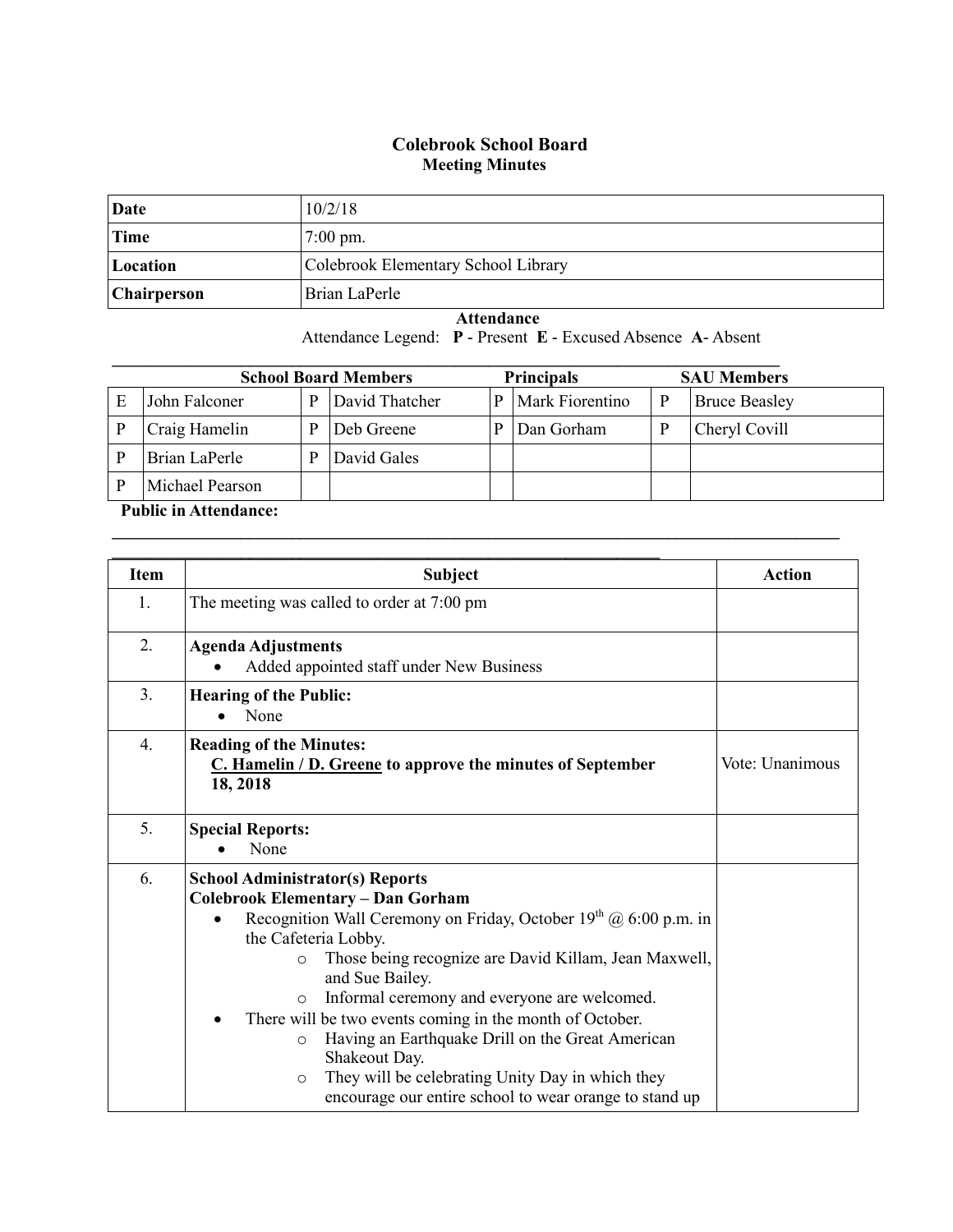|    | against bullying.                                                              |  |
|----|--------------------------------------------------------------------------------|--|
|    | The first quarter quickly ends November $2nd$ .                                |  |
|    | CES will again be doing the STAR testing and meeting within their<br>$\bullet$ |  |
|    | Data Team to discuss how they can help the students improve in                 |  |
|    | math and reading.                                                              |  |
|    | $\bullet$                                                                      |  |
|    | Monthly newsletter was passed out.                                             |  |
|    | <b>Colebrook Academy - Mark Fiorentino</b>                                     |  |
|    | None                                                                           |  |
|    |                                                                                |  |
| 7. | <b>Superintendent's Report: Bruce Beasley</b>                                  |  |
|    | B. Beasley met with Student Council members from all three of the              |  |
|    | local high schools on 9/26 at the Canaan High School.                          |  |
|    | They talked about the current collaborative efforts and<br>$\circ$             |  |
|    | the roadblocks that prevent more students from                                 |  |
|    | participating.                                                                 |  |
|    | The general feedback from the kids was interesting and<br>$\circ$              |  |
|    | B. Beasley plans to share it with everyone at the                              |  |
|    | upcoming meeting.                                                              |  |
|    | Also discussed some additional extra-curricular<br>$\circ$                     |  |
|    | offerings that they would like to see offered some                             |  |
|    | additional courses as well they would like to take.                            |  |
|    | The collaborative effort of the schools is going well again this year.         |  |
|    | They had between 30 and 35 students participating the<br>$\circ$               |  |
|    | in collaborative courses.                                                      |  |
|    | Every time B. Beasley sees the students in the schools<br>$\circ$              |  |
|    | he checks in with them to see how everything is going                          |  |
|    | and they all report things are good.                                           |  |
|    | The building and transportation sub-committee of the larger<br>٠               |  |
|    | Collaborative Committee has completed tours of all schools in                  |  |
|    | Canaan and SAU 7.                                                              |  |
|    | This team will meet on $10/2$ to look at the buildings and<br>$\circ$          |  |
|    | prepare a report for the larger collaborative committee.                       |  |
|    | B. Beasley would like to thank the group that served on the "What's            |  |
|    | next for Colebrook Academy" committee.                                         |  |
|    | There were valid suggestions that the board should look<br>O                   |  |
|    | at as the information comes in.                                                |  |
|    | B. Beasley plans to set some time soon with Mark, Dan,<br>$\circ$              |  |
|    | and Cheryl to update the numbers so that they are clear                        |  |
|    | about the projected savings.                                                   |  |
|    | The new sign has been installed at the SAU 7 office.                           |  |
|    | If anyone has a chance to swing by check the sign out.<br>$\circ$              |  |
|    | Would like to thank Carl for all his hard work in placing<br>$\circ$           |  |
|    | the sign in its new location.                                                  |  |
|    | Also thank you to the office staff for their work in<br>$\circ$                |  |
|    | decorating the office for the fall season.                                     |  |
|    | B. Beasley has had a chance to make appearance in a few of the                 |  |
|    | new staff classrooms.                                                          |  |
|    | Things are looking pretty good so far this year.<br>$\circ$                    |  |
|    | As he speaks to them individually they all share how<br>O                      |  |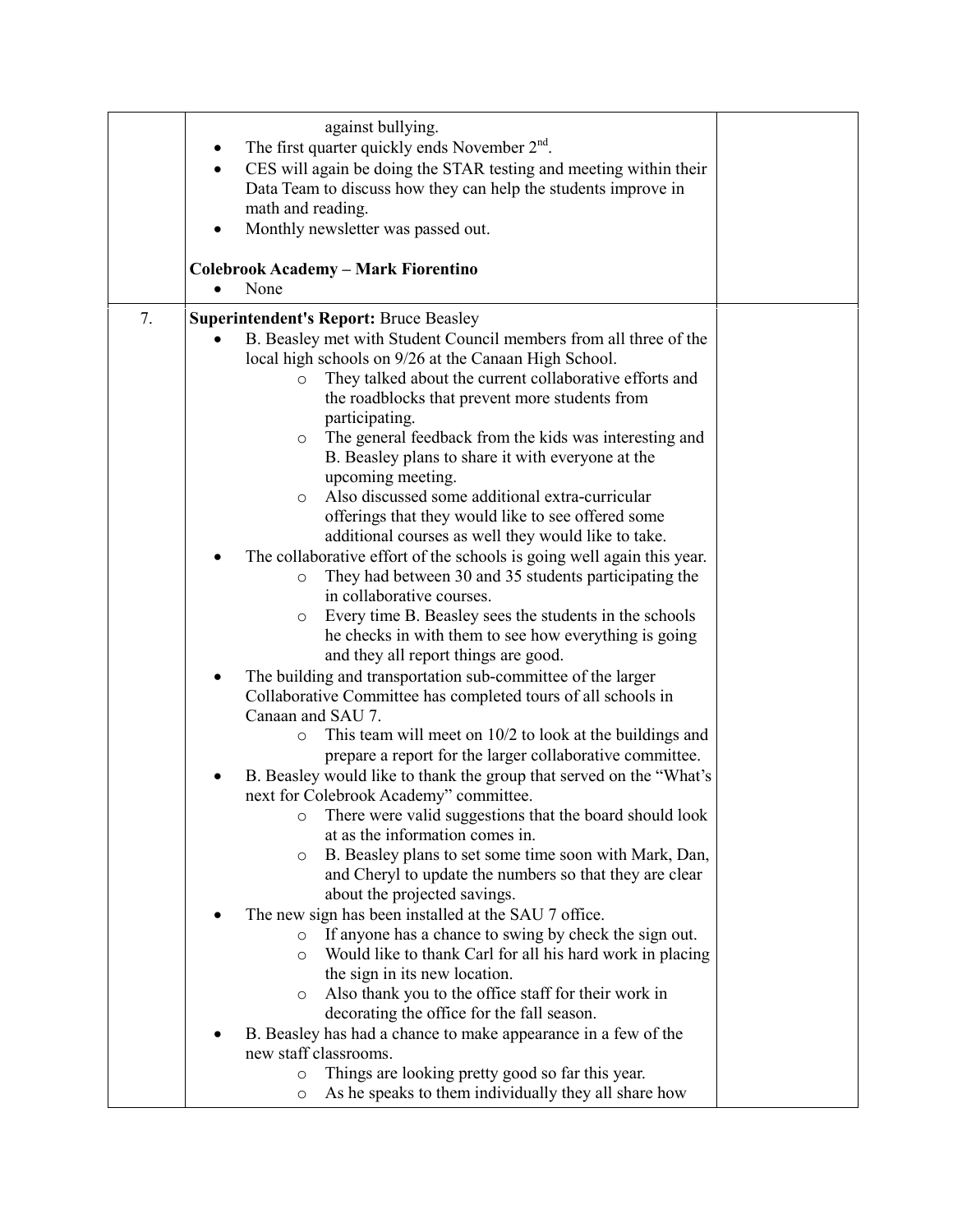|     | well they feel things are going.<br>It is nice to see when they interact in a large group<br>$\circ$<br>setting there's a good feel they are comfortable in<br>advocating for changes that are good for kids.                                                                                                                                             |  |
|-----|-----------------------------------------------------------------------------------------------------------------------------------------------------------------------------------------------------------------------------------------------------------------------------------------------------------------------------------------------------------|--|
| 8.  | <b>Business Administrator's Report: Cheryl Covill</b><br>Project Aware Grant Approval will take effect on 10/1/18.<br>For the 2019-2020 year maybe having to look at some additional<br>$\bullet$<br>funding.<br>C. Covill hopes to have a budget report done for the next meeting.<br>٠<br>Clint Brooks will be coming back to work the week of 10/8/18. |  |
| 9.  | NH School Board Association Business: John Falconer<br>Check your emails for any upcoming events.<br>$\circ$                                                                                                                                                                                                                                              |  |
| 10. | Co-Curricular Committee Report: Brian LaPerle<br>None<br>$\circ$                                                                                                                                                                                                                                                                                          |  |
| 11. | <b>Building Committee: Craig Hamelin</b><br>None<br>$\circ$                                                                                                                                                                                                                                                                                               |  |
| 12. | <b>Policy Committee Report: Deb Greene</b><br>Working on the "J" Policies.<br>$\circ$<br>Next meeting on 10/26.<br>٠<br>B. Beasley wants to thank everyone working on the policies.<br>$\bullet$                                                                                                                                                          |  |
| 13. | <b>Support Staff Committee Report: Michael Pearson</b><br>None<br>$\circ$                                                                                                                                                                                                                                                                                 |  |
| 14. | <b>Negotiations Committee Report: John Falconer</b><br>None<br>$\circ$                                                                                                                                                                                                                                                                                    |  |
| 15. | <b>Curriculum Committee Report: David Gales</b><br>None<br>$\circ$                                                                                                                                                                                                                                                                                        |  |
| 16. | <b>Technology Committee Report: David Gales</b><br>They will be met on 10/15 and discuss Surveillance Cameras and<br>O<br>the access control.                                                                                                                                                                                                             |  |
| 17. | <b>Curriculum Committee Report: Brian LaPerle</b><br>They met on 10/4 and group 2 will give their report to the whole<br>O<br>group.<br>Decide what to do with all the information.<br>$\circ$<br>Sub-committee will no longer be needed.<br>$\circ$<br>What are possible options that they can take to the<br>$\circ$<br>public?                         |  |
| 18. | Colebrook Academy Committee: John Falconer<br>None<br>$\circ$                                                                                                                                                                                                                                                                                             |  |
| 19. | <b>Unfinished Business:</b><br>Bid update:<br>$\circ$<br>Telecommunications - received 2 bids, both vendors<br>$\circ$<br>will present to the telecommunications committee.<br>2 <sup>nd</sup> vendor will not be able to attend.<br>$\circ$                                                                                                              |  |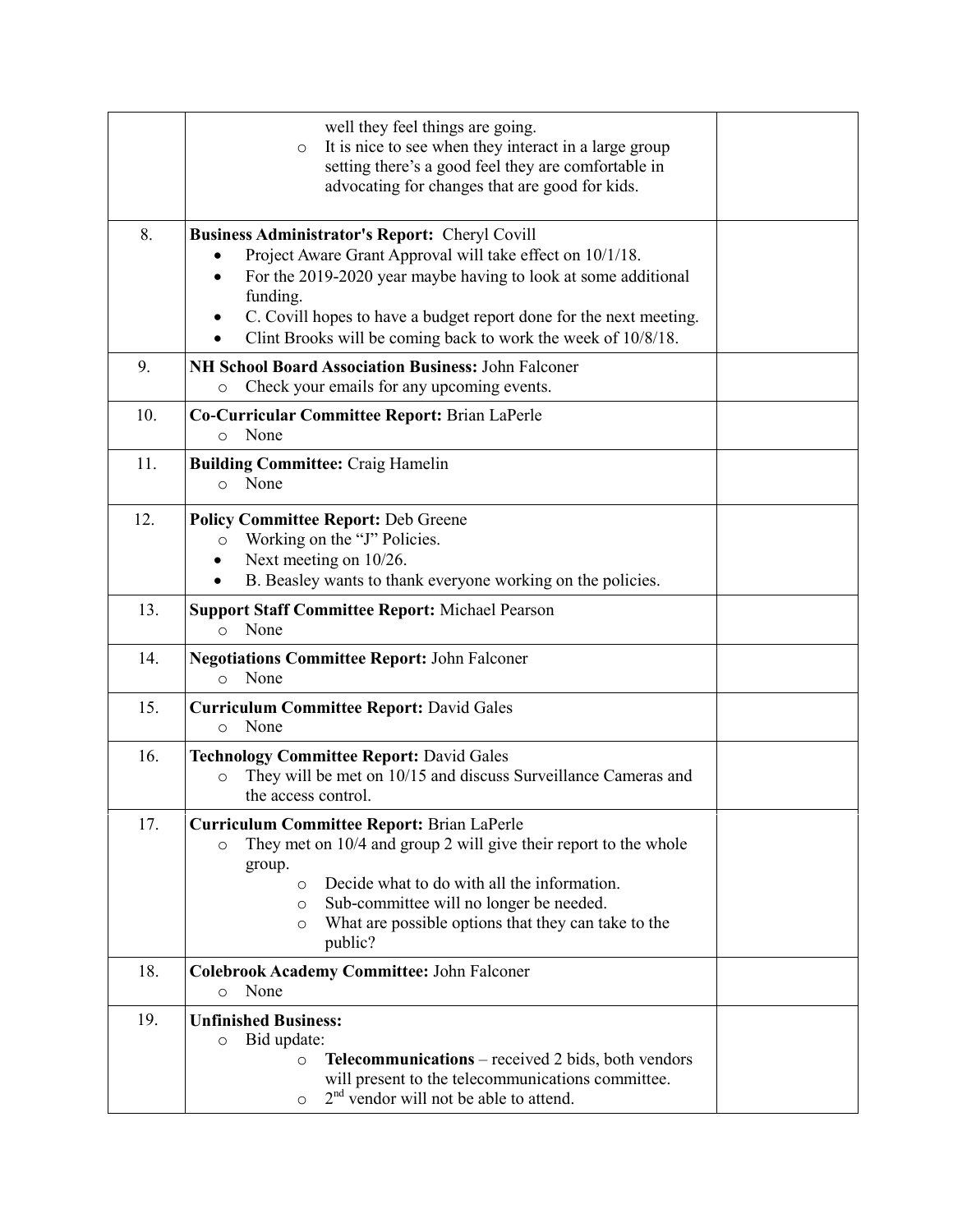|     | $\circ$                                                  | $2nd$ vendor never completed the bid and will take almost                    |  |  |
|-----|----------------------------------------------------------|------------------------------------------------------------------------------|--|--|
|     |                                                          | $3\frac{1}{2}$ weeks to do so.                                               |  |  |
|     | $\circ$                                                  | Committee choose to go with the $1st$ vendor                                 |  |  |
|     | C. Hamelin / D. Thatcher made a motion to approve and to |                                                                              |  |  |
|     | move forward with the GCI telecommunication line.        | Vote: Unanimous                                                              |  |  |
|     | $\circ$                                                  |                                                                              |  |  |
|     | $\circ$                                                  | Cameras and Keyless Entry - both vendors presented.<br>Bids were very close. |  |  |
|     | $\circ$                                                  | Will have more detail on 10/12                                               |  |  |
|     | $\circ$                                                  | Window Film – approved at the $9/18$ meeting.                                |  |  |
|     |                                                          |                                                                              |  |  |
| 20. | New Business:                                            |                                                                              |  |  |
|     |                                                          | "J" Policies for First Reading                                               |  |  |
|     | $\circ$                                                  | JBAA - Sexual Harassment - Student                                           |  |  |
|     | $\circ$                                                  | JBAA – R – Sexual Harassment and Violence Report                             |  |  |
|     |                                                          | Form                                                                         |  |  |
|     | O                                                        | JBAB - Transgender Student Guidelines                                        |  |  |
|     | $\circ$                                                  | JCA – Change of School or Assignment                                         |  |  |
|     | $\circ$                                                  | JEA - Age of Entrance                                                        |  |  |
|     | $\circ$                                                  | JEC - Manifest Educational Hardship                                          |  |  |
|     | O                                                        | JF - Enrollment                                                              |  |  |
|     | O                                                        | JFA - Residency                                                              |  |  |
|     | $\circ$                                                  | JFAA – Admission of Resident Students                                        |  |  |
|     | $\circ$                                                  | JFAB - Admission of Tuition and Non-Resident                                 |  |  |
|     |                                                          | Students                                                                     |  |  |
|     |                                                          | JFABB - Foreign Exchange Students                                            |  |  |
|     | O<br>$\circ$                                             | JFABB – R- Admission of Foreign Exchange Student                             |  |  |
|     | $\circ$                                                  | JFABD – Admission of Homeless Students                                       |  |  |
|     | $\circ$                                                  | JFABD – R1 – Pittsburg Dispute Resolution Process                            |  |  |
|     |                                                          | homeless                                                                     |  |  |
|     | O                                                        | JFABD – R2 – Written Notice of Enrollment Decision                           |  |  |
|     | O                                                        | JFABD – R3 – Written Notice of a Disputed Enrollment                         |  |  |
|     |                                                          | Decision                                                                     |  |  |
|     | O                                                        | JFAB – R1 – Agreement and Parenting Plan Order                               |  |  |
|     | $\circ$                                                  | JFA – R – Technical Advisory to JFA Residency Policy                         |  |  |
|     | $\circ$                                                  | JG - Assignment of Students to Classes and Grade                             |  |  |
|     |                                                          | Levels                                                                       |  |  |
|     | O                                                        | JH – Attendance Absenteeism and Truancy                                      |  |  |
|     | O                                                        | JI – Student Rights and Responsibilities                                     |  |  |
|     | O                                                        | $JIA = Student Due Process Rights$                                           |  |  |
|     | O                                                        | JIB - Student Involvement in Decision Making                                 |  |  |
|     | $\circ$                                                  | JIC - Student Conduct                                                        |  |  |
|     | $\circ$                                                  | JICA - Student Dress Code                                                    |  |  |
|     | $\circ$                                                  | JICC = Student Conduct on School Buses                                       |  |  |
|     | $\circ$                                                  | $JICC - R - Student Rules and Conduct on the School$                         |  |  |
|     |                                                          | bus                                                                          |  |  |
|     | <b>Next Steps - Colebrook Academy</b>                    |                                                                              |  |  |
|     | $\circ$                                                  | What direction from the board on what the next steps                         |  |  |
|     |                                                          | should be.                                                                   |  |  |
|     | O                                                        | Have Administrators put together some cost savings.                          |  |  |
|     | O                                                        | Compare cost savings to expenses going forward.                              |  |  |